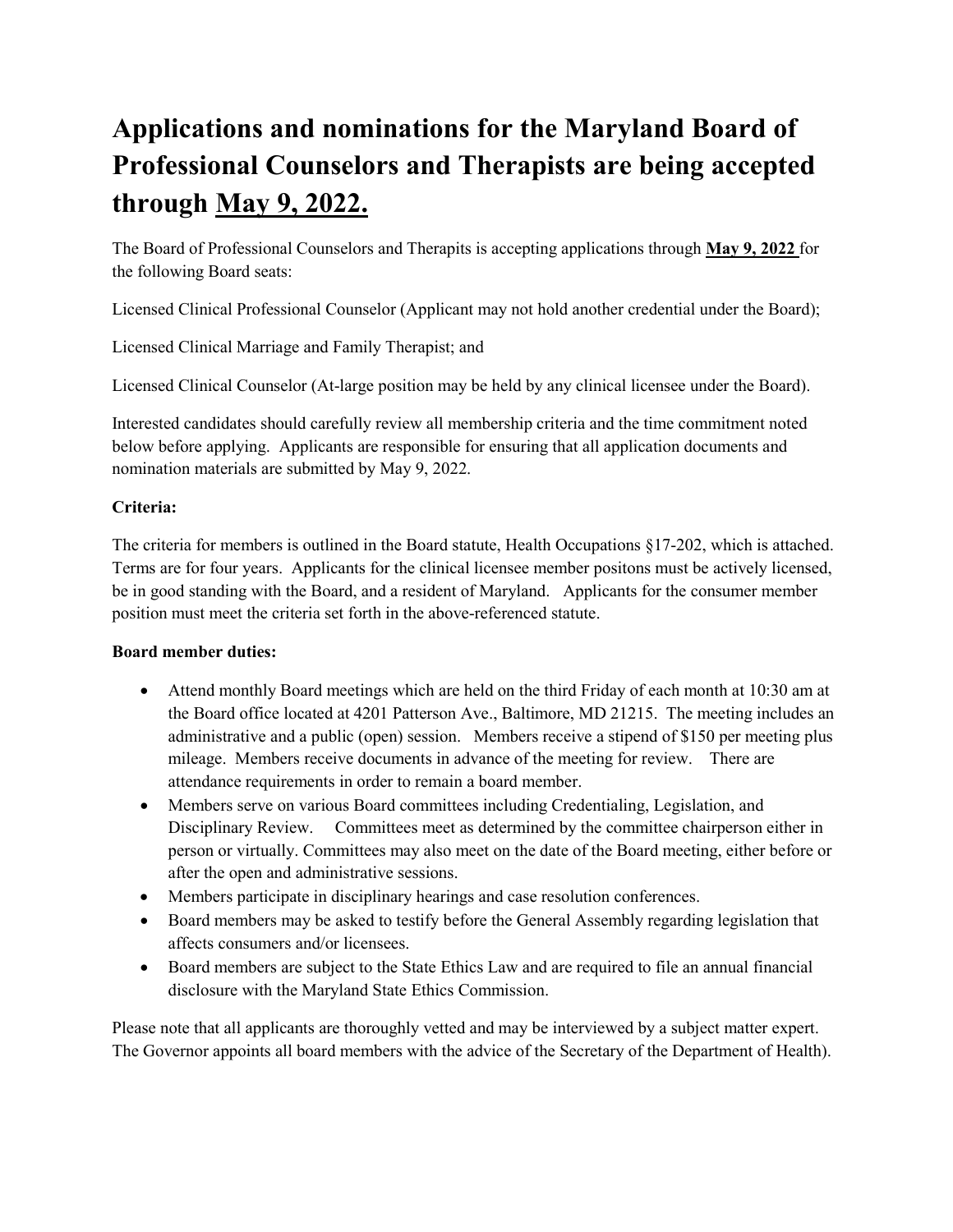### **All interested applicants are required to submit a formal application through the** *Governor's Appointments Office website at http://govappointments.maryland.gov/ no later than May 9, 2022.*

Please be aware that one of the application documents, Appointee Exemption Disclosure (AED) form, is required by the Maryland State Ethics Commission (MSEC) to document any potential conflicts of interest. On the AED form, applicants should request an employment exemption for all current employment. Applicants that are self-employed, own or co-own a business should also request a financial exemption on the AED form.

If an applicant is serving in an official capacity with a professional organization, the applicant should list their role and note their willingness to resign immediately if appointed to the Health Occupation Board. Applicants may contact the MSEC at 410-260-*7770* with questions or to request guidance.

Nominations may be made by professional organizations, but are not required. The nomination is also due by the deadline for applications. Nominations may be submitted via e-mail to:

*Kim Bennardi, Administrator Maryland Department of Health Office of Appointments and Executive Nominations 201 W. Preston St. 5th Floor, Baltimore, MD 21201 [Kim.bennardi@maryland.gov](mailto:Kim.bennardi@maryland.gov) Phone: 410-767-4049*

**Any additional questions regarding applications or nominations may be addressed to Kim Bennardi at [kim.bennardi@maryland.gov](mailto:kim.bennardi@maryland.gov) or 410-767-4049.** 

#### **Section 17-202. Membership.**

(a) Composition; appointment and qualifications of members. –

- (1) The Board consists of 13 members appointed by the Governor with the advice of the Secretary.
- (2) Of the 13 Board members: (i) Four shall be licensed as clinical professional counselors; (ii) Three shall be licensed as clinical marriage and family therapists; (iii) Three shall be licensed as clinical alcohol and drug counselors; (iv) One shall be licensed as a clinical professional art therapist; and (v) Two shall be consumer members.
- (3) The composition of the Board as to the race and sex of its members shall reflect the composition of the population of the State.
- (4) The Governor shall appoint the counselors and therapists from a list submitted to the Governor by the Secretary. Any association representing professional counselors,